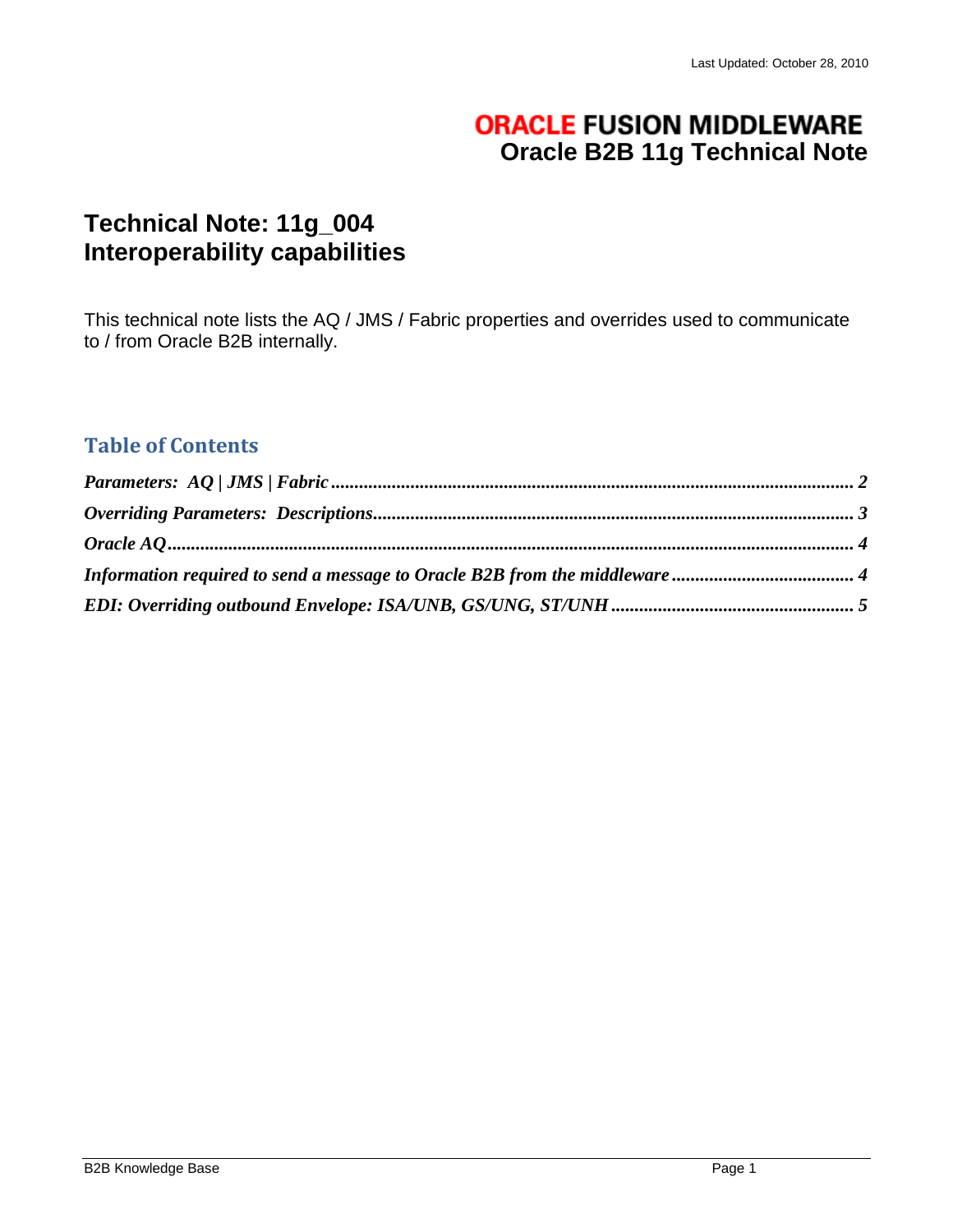# **Parameters: AQ | JMS | Fabric**

These parameters are use to communicate to/from Oracle B2B using AQ, JMS and Fabric.

<span id="page-1-0"></span>

| <b>Oracle AQ</b>   | Overloading                    | <b>JMS</b>                             | <b>Fabric (In Memory)</b>   |
|--------------------|--------------------------------|----------------------------------------|-----------------------------|
| MSG ID             |                                | jca.jms.JMSProperty.MSG_ID             | b2b.messageId               |
| INREPLYTO_MSG_ID   |                                | jca.jms.JMSProperty.INREPLYTO_MSG_ID   | b2b.replyToMessageId        |
| FROM PARTY         |                                | jca.jms.JMSProperty.FROM_PARTY         | b2b.fromTradingPartnerId    |
|                    |                                | jca.jms.JMSProperty.FROM_PARTY_ID_TYPE | b2b.romTradingPartnerIdType |
| TO_PARTY           |                                | jca.jms.JMSProperty.TO_PARTY           | b2b.toTradingPartnerId      |
|                    |                                | jca.jms.JMSProperty.TO_PARTY_ID_TYPE   | b2b.toTradingPartnerIdType  |
| DOCTYPE_NAME       |                                | jca.jms.JMSProperty.DOCTYPE_NAME       | b2b.documentTypeName        |
| DOCTYPE REVISION   |                                | jca.jms.JMSProperty.DOCTYPE_REVISION   | b2b.documentProtocolVersion |
| <b>ACTION_NAME</b> |                                | jca.jms.JMSProperty.ACTION_NAME        | b2b.action                  |
| <b>MSG TYPE</b>    |                                | jca.jms.JMSProperty.MESSAGE_TYPE       | b2b.messageType             |
|                    |                                |                                        | b2b.documentDefinitionName  |
|                    |                                |                                        | b2b.documentProtocolName    |
| <b>PAYLOAD</b>     |                                |                                        | Assigned in composite       |
| <b>ATTACHMENT</b>  |                                | jca.jms.JMSProperty.ATTACHMENT         | Assigned in composite       |
|                    | <b>SERVICE</b>                 | jca.jms.JMSProperty.SERVICE            | b2b.ebms.Service            |
|                    | <b>SERVICETYPE</b>             | jca.jms.JMSProperty.SERVICE TYPE       | b2b.ebms.ServiceType        |
|                    | <b>FROMROLE</b>                | jca.jms.JMSProperty.FROMROLE           | b2b.ebms.FromRole           |
|                    | <b>TOROLE</b>                  | jca.jms.JMSProperty.TOROLE             | b2b.ebms.ToRole             |
|                    | <b>CPAID</b>                   | jca.jms.JMSProperty.CPAID              | b2b.ebms.CPAId              |
|                    | <b>ACTION</b>                  | jca.jms.JMSProperty.ACTION             | b2b.ebms.Action             |
|                    | CONVERSATION_ID                | jca.jms.JMSProperty.CONVERSATION ID    | b2b.conversationId          |
|                    | <b>EMAILSUBJECT</b>            | jca.jms.JMSProperty.EmailSubject       | b2b.toEmailSubject          |
|                    | <b>DYNAMICEMAIL</b>            | jca.jms.JMSProperty.DynamicEmail       | b2b.toDynamicEmail          |
| <b>ACTION_NAME</b> | cc                             | jca.jms.JMSProperty.CC                 | b2b.CC                      |
| (Above)            | <b>FILENAME</b>                | <b>Planned</b>                         | b2b.fileName                |
|                    | <b>CONTENTTYPE</b>             | <b>Planned</b>                         | <b>b2b.contentType</b>      |
|                    | <b>GROUPING</b>                | <b>Planned</b>                         | b2b.toTradingPartnerGroup   |
|                    | <b>TARGET</b>                  | <b>Planned</b>                         | b2b.sequencingTarget        |
|                    | <b>CONNMODE</b>                | <b>Planned</b>                         | b2b.connMode                |
|                    | <b>CUSTOMHEADER</b>            | <b>Planned</b>                         | b2b.customHeader            |
|                    | <b>DYNAMICIP</b>               | <b>Planned</b>                         | b2b.toDynamicIP             |
|                    | <b>CONVERSATIONIDSEPERATOR</b> | <b>Planned</b>                         | b2b.conversationIdSeperator |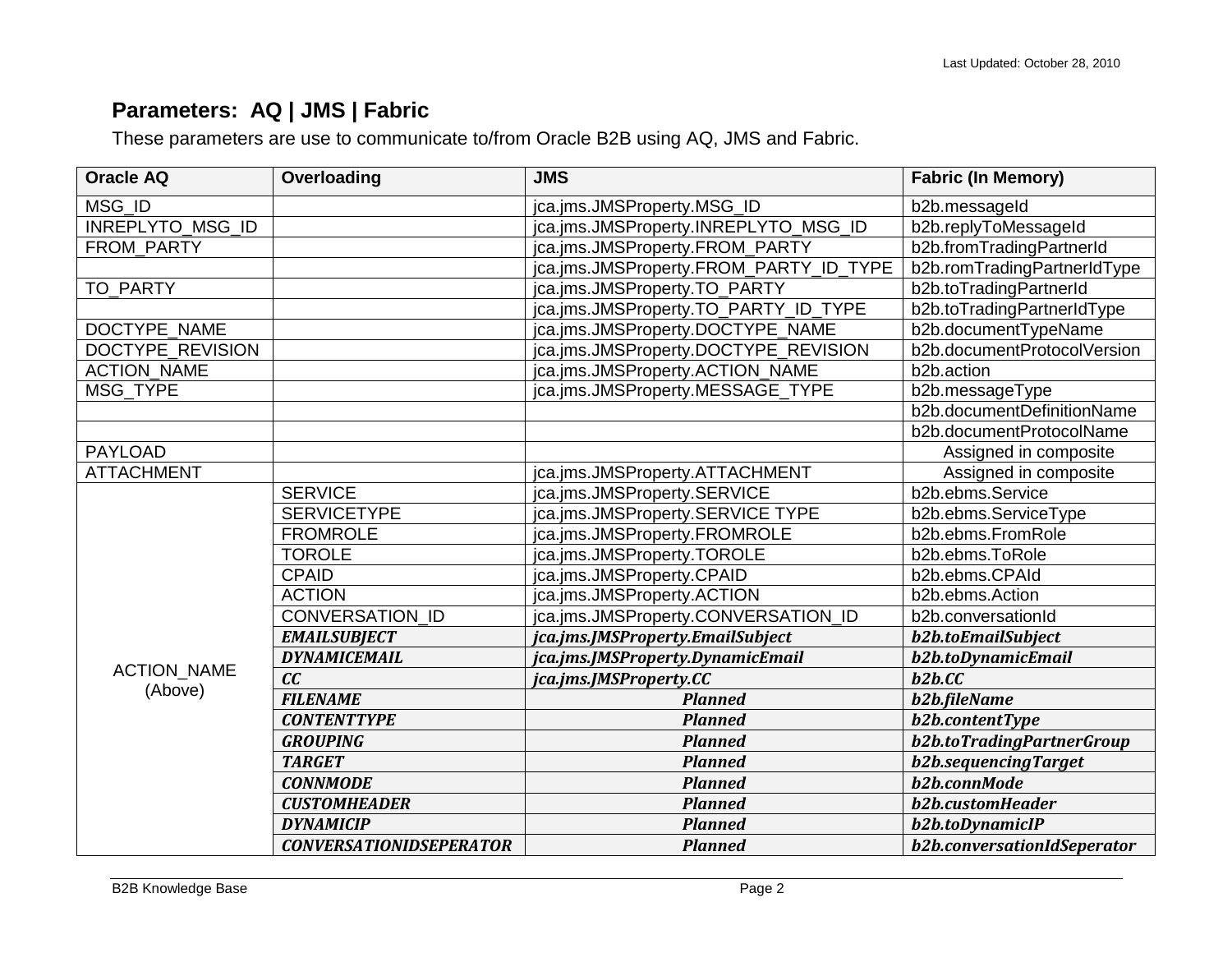# **Feature Description Use** DynamicIP Override default MLLP / TCP/IP IP & port MLLP, TCP/IP DynamicEMail Coverride default eMail Coversity Control of Ceneric Email Control of the United States of Control of Control of Control of Control of Control of Control of Control of Control of Control of Control of Control EmailSubject **Container Container Container Container Container Container Container Container Container Container** CC Benefic Email CC CONTEXT CONTEXT CONTEXT CONTEXT CONTEXT CONTEXT CONTEXT CONTEXT CONTEXT CONTEXT CONTEXT CONTEXT CONTEXT CONTEXT CONTEXT CONTEXT CONTEXT CONTEXT CONTEXT CONTEXT CONTEXT CONTEXT CONTEXT CONTEXT CONTEXT CO FileName  $\vert$  Use for AS2 Filename preservation  $\vert$  AS2 ContentType Set context type, in conjunction with filename AS2 Grouping **A** document can broadcasted to a group of partners **All protocols** Target Messages sequenced under this group (MLLP / TCP/IP) MLLP, TCP/IP Action **Supplies ebMS Action for identification** ebMS Service Supplies ebMS Service for identification Service in the Supplies ebMS Service for identification ServiceType Supplies ebMS Service Type for identification and supplies ebMS FromRole Supplies ebMS From Role for identification example bMS ToRole Supplies ebMS To Role for identification example bMS CPAId Supplies ebMS CPAId for identification example bMS Override ConnectionMode | Overriding ConnectionMode Musley Musley | MLLP CustomHeader Custom Header

## <span id="page-2-0"></span>**Overriding Parameters: Descriptions**

Note: The following parameters are outbound only

- EMAILSUBJECT
- DYNAMICEMAIL
- $\bullet$  CC
- FILENAME
- CONTENTTYPE
- GROUPING
- TARGET
- CONNMODE
- CUSTOMHEADER
- DYNAMICIP
- CONVERSATIONIDSEPERATOR
- ATTACHMENT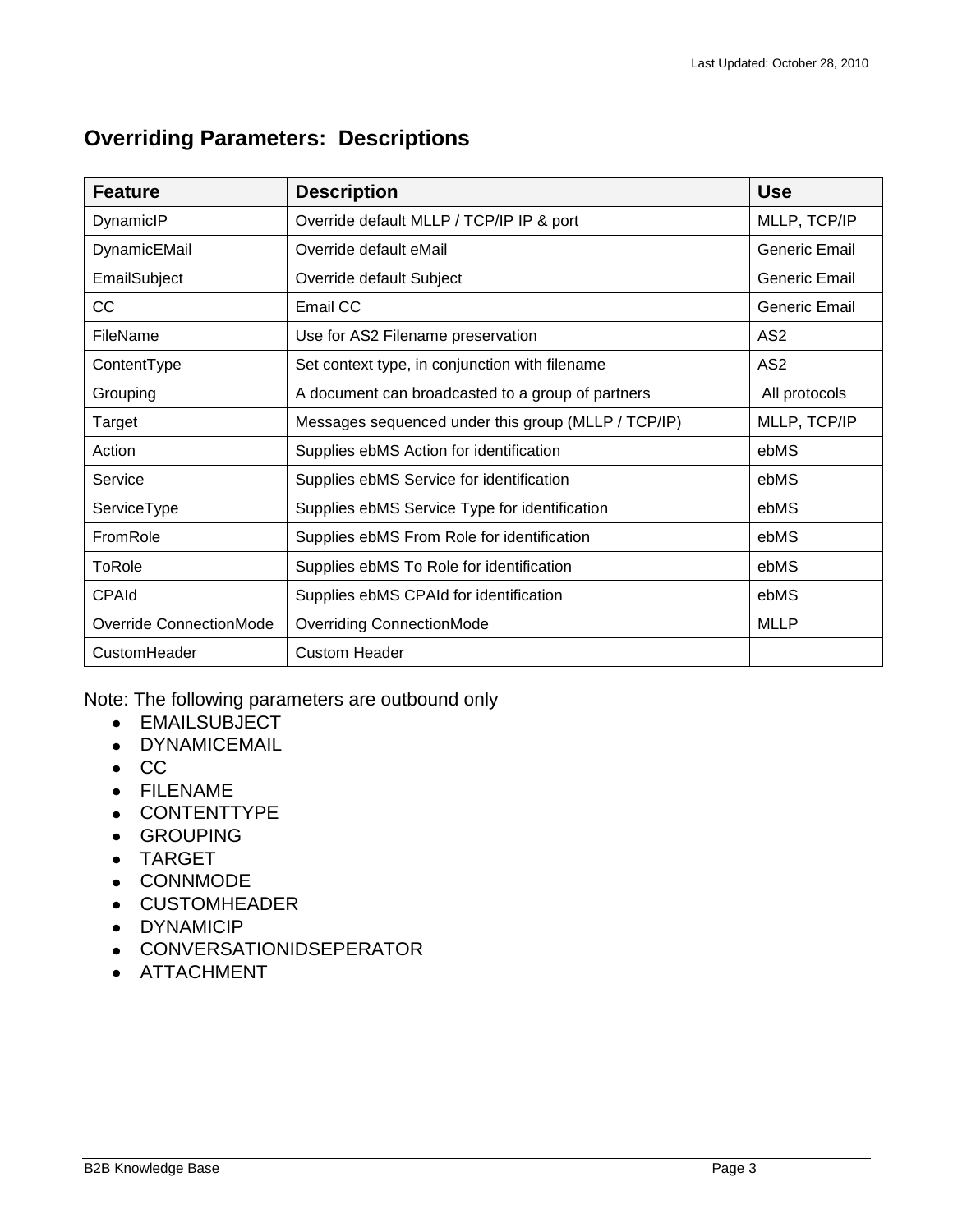## <span id="page-3-0"></span>**Oracle AQ**

To send the required properties when using Oracle AQ use the following:

#### **jca.aq.HeaderDocument=**

```
"<?xml version = "1.0" standalone = "yes"?> 
<tns:Header xmlns:tns="http://www.w3.org/2001/XMLSchema"> 
     <tns:PayloadHeader> 
          <MSG_ID></MSG_ID> 
          <INREPLYTO_MSG_ID></INREPLYTO_MSG_ID> 
          <FROM_PARTY>OracleServices</FROM_PARTY> 
          <TO_PARTY>RetailInc</TO_PARTY> 
          <ACTION_NAME></ACTION_NAME> 
          <DOCTYPE_NAME>ORDERS</DOCTYPE_NAME> 
          <DOCTYPE_REVISION>D98A</DOCTYPE_REVISION> 
          <MSG_TYPE>1</MSG_TYPE> 
          <PAYLOAD></PAYLOAD> 
          <ATTACHMENT></ATTACHMENT> 
     </tns:PayloadHeader> 
</tns:Header>"
```
### <span id="page-3-1"></span>**Information required to send a message to Oracle B2B from the middleware**

- General
	- o MSG\_ID Will auto generate but best practice is to send o INREPLYTO MSG ID If a Response
	- o FROM\_PARTY
	- o TO\_PARTY
	- o DOCTYPE\_NAME
	- o DOCTYPE\_REVISION
	-
	- o MSG\_TYPE 1: Request, 2: Response, 9: Acknowledgment
- ebXML
	- o CPAId
	- o Action
	- o Service
	- o ServiceType
	- o FromRole Optional
	- o ToRole Optional

• In 10g the ACTION\_NAME was use to send instructions to Oracle B2B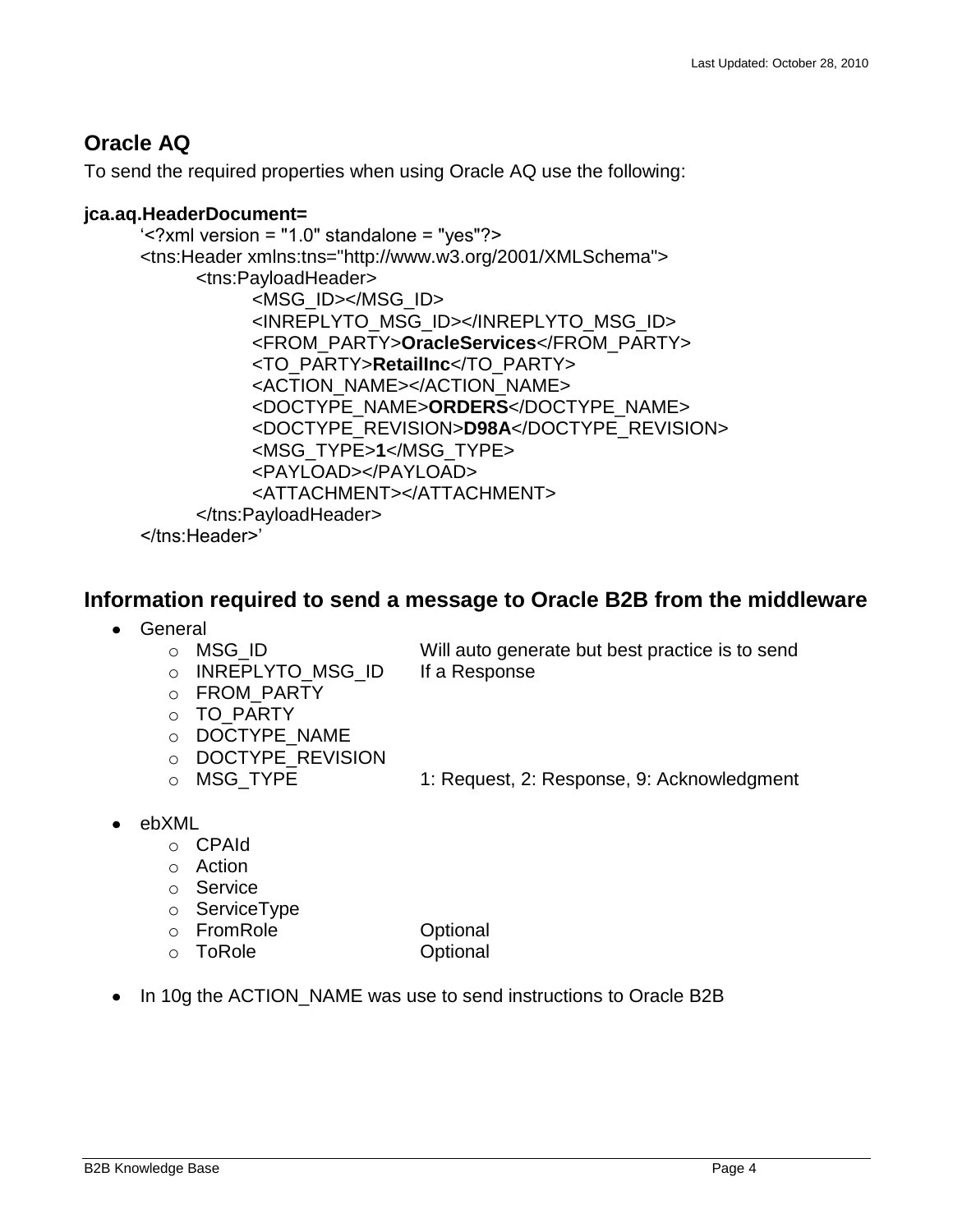## <span id="page-4-0"></span>**EDI: Overriding outbound Envelope: ISA/UNB, GS/UNG, ST/UNH**

The XML Schema generated by the Document Editor contains "Internal Properties" that enables a user to override the defaults, in Oracle B2B, that are used to generate the envelope for outbound transaction sets

Every XSD generated by the Document Editor has this structure. Note: only relevant items are shown.

| <b>Structure</b>           | <b>Property (sample)</b>               |
|----------------------------|----------------------------------------|
| Transaction-850            |                                        |
| Standard                   | X12                                    |
| Version                    | V4010                                  |
| <b>GUID</b>                | {12345678-1234-1234-1234-123456789012} |
| <b>Internal-Properties</b> |                                        |
| Data-Structure             |                                        |
| Name                       | Interchange                            |
| Property                   | <b>OracleServices</b>                  |
| Name                       | InterchangeSenderID                    |
| Data-Structure             |                                        |
| Name                       | Group                                  |
| Property                   | <b>OracleServices</b>                  |
| Name                       | GroupSenderID                          |
| Data-Structure             |                                        |
| Name                       | Transaction                            |
| Property                   | 850                                    |
| Name                       | TransactionID                          |

Notes:

- Standard, Version & GUID are Mandatory
- If you use the Internal-Properties then all three Data-Structures (Interchange, Group & Transaction) MUST be assigned
- Addition property Name / Property values can be added as required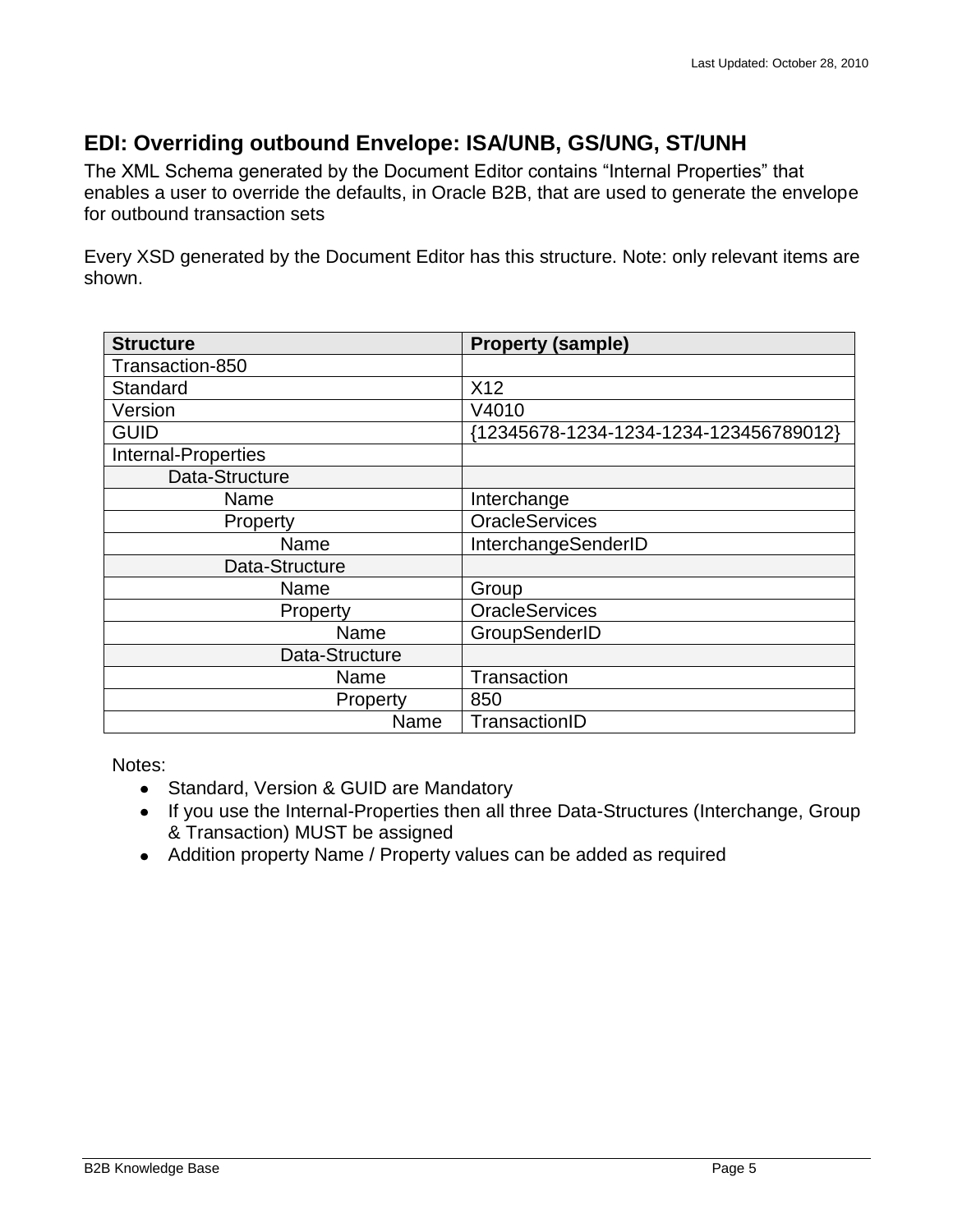#### **Example XML**

<?xml version="1.0" ?><Transaction-850 xmlns:ns0="urn:oracle:integration:b2b:C74D8162BEC44EDB8DD779345A244626" Standard="X12" Version="V4010" GUID="{12345678-1234-1234-1234-123456789012}" xmlns="urn:oracle:integration:b2b:C74D8162BEC44EDB8DD779345A244626">

<ns0:Internal-Properties>

```
 <ns0:Data-Structure Name="Interchange">
  <ns0:Property Name="InterchangeSenderID">OracleServices</ns0:Property>
```
 <ns0:Data-Structure Name="**Group**"> <ns0:Property Name="**GroupSenderID**">**OracleServices**</ns0:Property>

 <ns0:Data-Structure Name="**Transaction**"> <ns0:Property Name="**TransactionID**">**850**</ns0:Property> </ns0:Data-Structure>

 </ns0:Data-Structure> </ns0:Data-Structure> </ns0:Internal-Properties>

<ns0:Segment-ST Type="">

…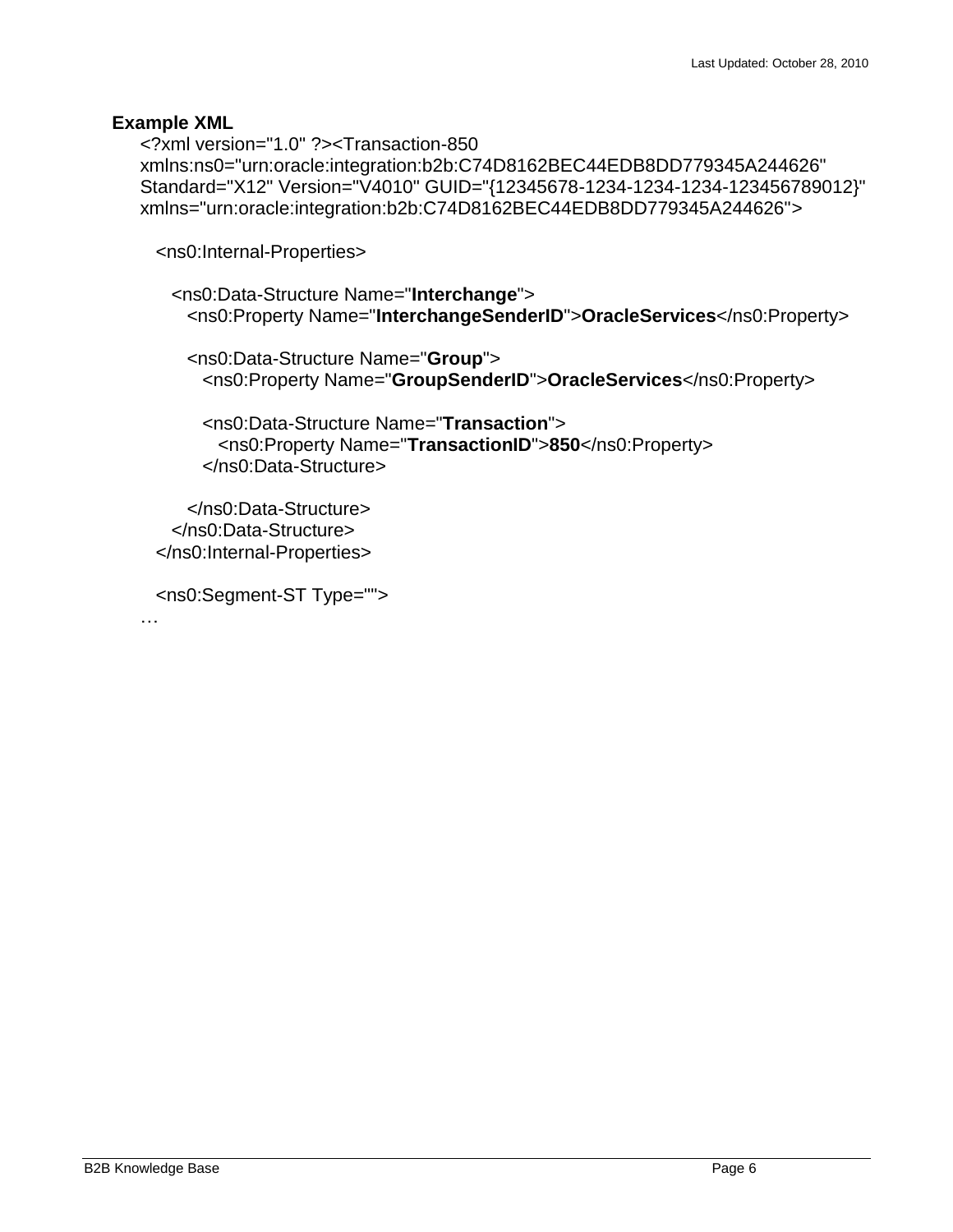# **X12 Property Names**

| Data Structure Name - Interchange             |                          |  |
|-----------------------------------------------|--------------------------|--|
| <b>Property Name</b>                          | <b>Property (sample)</b> |  |
| InterchangeAuthorizationInfoQual              | 00                       |  |
| InterchangeAuthorizationInfo                  |                          |  |
| InterchangeSecurityInfoQual                   | 00                       |  |
| InterchangeSecurityInfo                       |                          |  |
| InterchangeSenderQual                         | ZZ                       |  |
| InterchangeSenderID                           | <b>ORACLESERVICES</b>    |  |
| InterchangeReceiverQual                       | <b>ZZ</b>                |  |
| InterchangeReceiverID                         | <b>MARKETINC</b>         |  |
| InterchangeDate                               | 041216                   |  |
| InterchangeTime                               |                          |  |
| InterchangeControlStandard_RepeatingSeparator | U                        |  |
| InterchangeControlVersion                     | 00400                    |  |
| InterchangeControlNumber                      | 000001688                |  |
| InterchangeAckRequested                       | 0                        |  |
| InterchangeUsageIndicator                     | P                        |  |
| InterchangeComponentElementSep                | 0x7d                     |  |
| DecimalSeparator                              | 0x2e                     |  |
| ElementDelimiter                              | 0x7e                     |  |
| <b>ReleaseCharacter</b>                       |                          |  |
| RepeatingSeparator                            | 0x2e                     |  |
| SegmentDelimiter                              | 0x7e                     |  |
| <b>SubelementDelimiter</b>                    | 0x7d                     |  |
| InterchangeChildCount                         | 1                        |  |
| InterchangeTrailerControlNumber               | 000001688                |  |

### **X12 Property Names**

| Data Structure Name - Group |                          |
|-----------------------------|--------------------------|
| <b>Property Name</b>        | <b>Property (sample)</b> |
| GroupID                     | PO                       |
| GroupSenderID               | <b>ORACLESERVICES</b>    |
| GroupReceiverID             | <b>MARKETINC</b>         |
| GroupDate                   | 20041216                 |
| GroupTime                   | 1900                     |
| GroupControlNumber          | 1695                     |
| GroupAgencyCode             |                          |
| GroupVersionNumber          | 00400                    |
| GroupChildCount             |                          |
| GroupTrailerControlNumber   | 1695                     |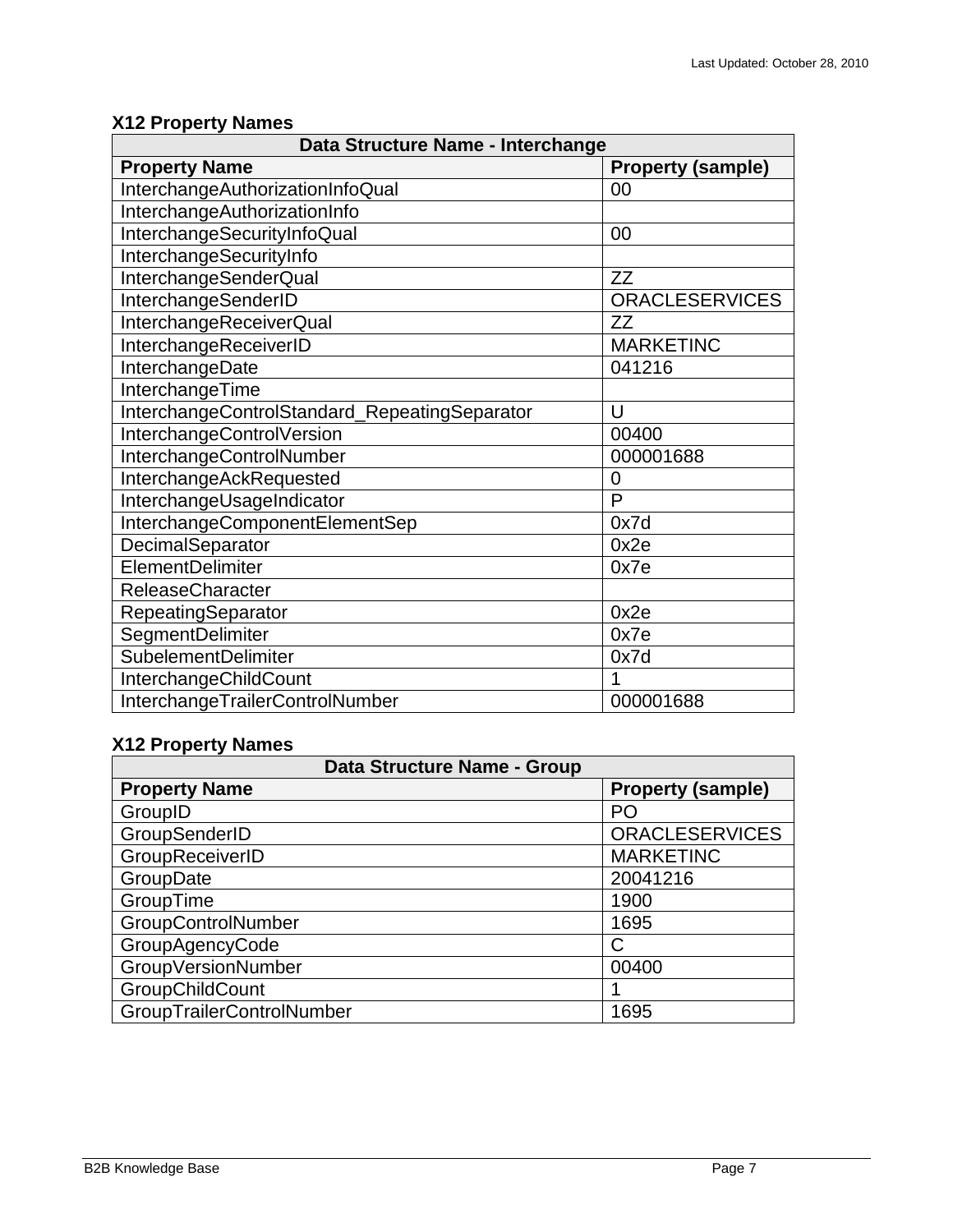## **X12 Property Names**

| <b>Data Structure Name - Transaction</b> |                          |  |
|------------------------------------------|--------------------------|--|
| <b>Property Name</b>                     | <b>Property (sample)</b> |  |
| TransactionID                            | 850                      |  |
| <b>TransactionControlNumber</b>          | 16950001                 |  |
| TransactionImplementationReference       |                          |  |
| <b>TransactionChildCount</b>             | 23                       |  |
| TransactionTrailerControlNumber          | 6950001                  |  |

### **UN/EDIFACT Property Names**

| Data Structure Name - Interchange |                          |
|-----------------------------------|--------------------------|
| <b>Property Name</b>              | <b>Property (sample)</b> |
| <b>CharSet</b>                    | <b>UNOA</b>              |
| InterchangeControlVersion         | $\overline{2}$           |
| InterchangeSenderID               | <b>ORACLESERVICES</b>    |
| InterchangeSenderQual             | ZZ                       |
| <b>InterchangeSenderAddress</b>   |                          |
| InterchangeReceiverID             | <b>MARKETINC</b>         |
| InterchangeReceiverQual           | <b>ZZ</b>                |
| <b>InterchangeReceiverAddress</b> |                          |
| InterchangeDate                   | 070223                   |
| InterchangeTime                   | 1027                     |
| InterchangeControlNumber          | 9158                     |
| InterchangeRecipientRefPas        |                          |
| InterchangeRecipientRefPasQual    |                          |
| InterchangeAppReference           | 00400                    |
| InterchangePriorityCode           | 000001688                |
| InterchangeAckRequested           | $\overline{0}$           |
| InterchangeAgreementID            | P                        |
| InterchangeUsageIndicator         |                          |
| DecimalSeparator                  | 0x2e                     |
| ElementDelimiter                  | 0x2b                     |
| <b>ReleaseCharacter</b>           | 0x3f                     |
| RepeatingSeparator                |                          |
| SegmentDelimiter                  | 0x27                     |
| SubelementDelimiter               | 0x3a                     |
| InterchangeChildCount             | 1                        |
| interchangeTrailerControlNumber   | 9158                     |